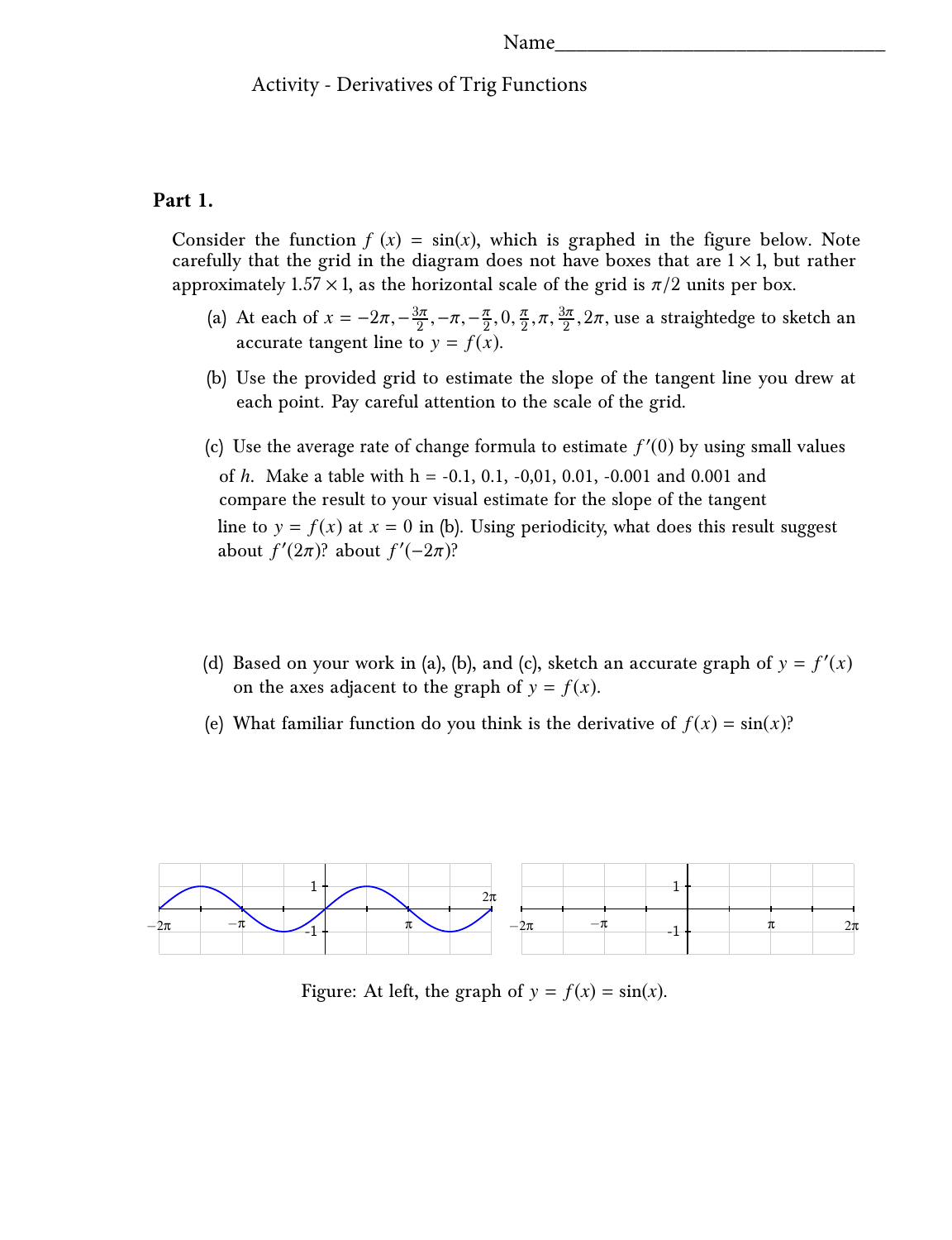# **Part 2.**

Consider the function  $g(x) = cos(x)$ , which is graphed in the figure below. Note carefully that the grid in the diagram does not have boxes that are  $1 \times 1$ , but rather approximately  $1.57 \times 1$ , as the horizontal scale of the grid is  $\pi/2$  units per box.



Figure: At left, the graph of  $y = g(x) = \cos(x)$ .

- (a) At each of  $x = -2\pi, -\frac{3\pi}{2}, -\pi, -\frac{\pi}{2}, 0, \frac{\pi}{2}, \pi, \frac{3\pi}{2}, 2\pi$ , use a straightedge to sketch an accurate tangent line to  $y = g(x)$ accurate tangent line to  $y = g(x)$ .
- (b) Use the provided grid to estimate the slope of the tangent line you drew at each point. Again, note the scale of the axes and grid.

(c)Use the average rate of change formula to estimate 2  $g'\left(\frac{\pi}{2}\right)$  by using small values of *h*, and compare the result to your visual estimate for the slope of the tangent line to

 $y = g(x)$  at  $x \frac{\pi}{2}$  in (b). Using periodicity, what does this result suggest about  $g'(-\frac{3}{2})$ 2  $g'(-\frac{3\pi}{2})$ ?  $\sqrt{2\pi}$  |? 2

- (d) Based on your work in (a), (b), and (c), sketch an accurate graph of  $y = g'(x)$ on the axes adjacent to the graph of  $y = g(x)$ .
- (e) What familiar function do you think is the derivative of  $g(x) = cos(x)$ ?